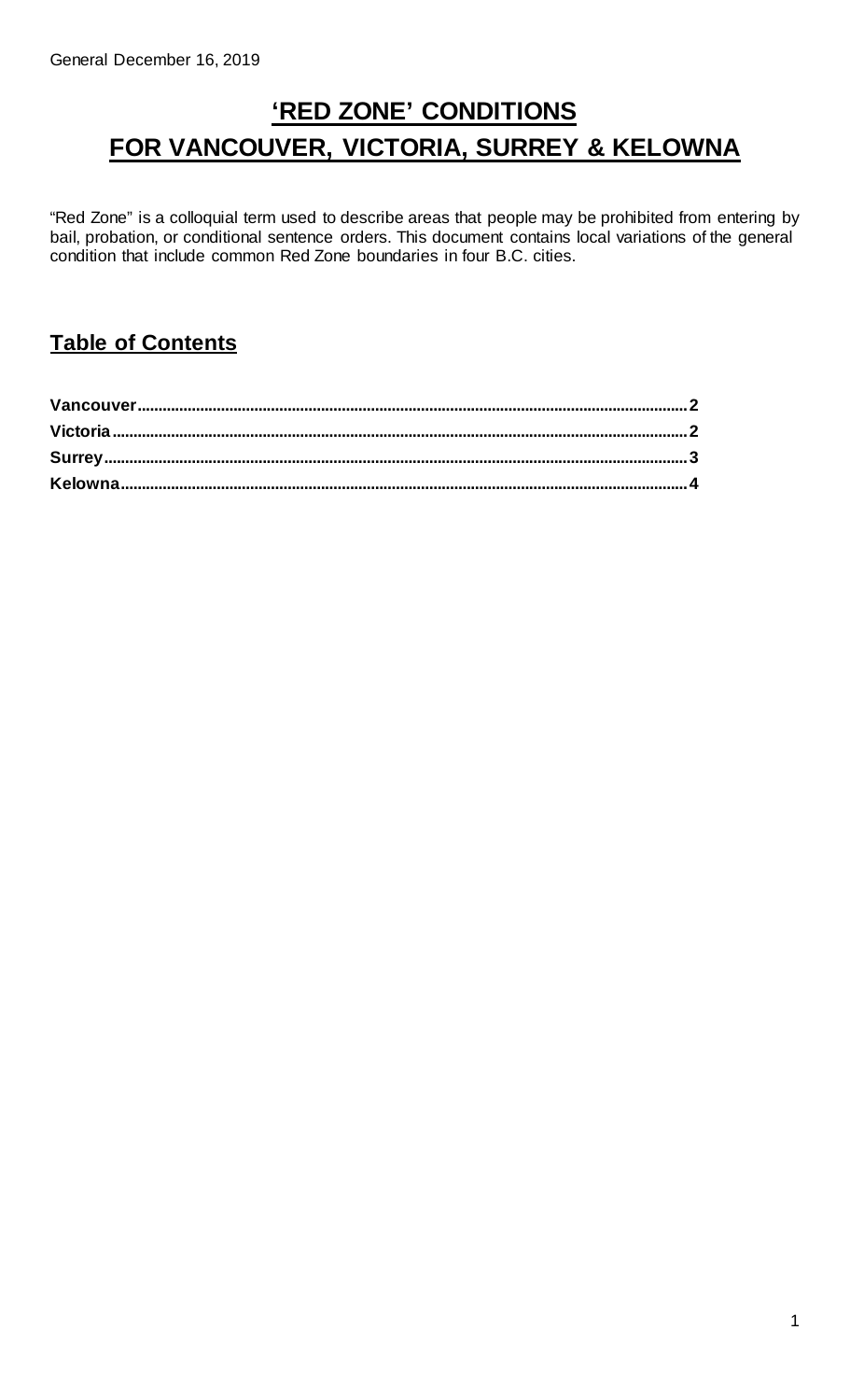#### <span id="page-1-0"></span>**Vancouver**

| <b>RED ZONE</b>                               | 1302-1 | You must not be in the area of ______, BC bounded by ______ on the<br>East, ______ on the West, _____ on the North and _____ on the<br>South. Or                                                                                                                                                              |  |  |  |
|-----------------------------------------------|--------|---------------------------------------------------------------------------------------------------------------------------------------------------------------------------------------------------------------------------------------------------------------------------------------------------------------|--|--|--|
|                                               | 1302-3 | You must not go the area of Vancouver, BC, bounded by Powell<br>Street on the North, Pender Street on the South, Princess Street on<br>the East, and Carrall Street on the West.                                                                                                                              |  |  |  |
|                                               | 1302-4 | You must not go to Oppenheimer Park in Vancouver, BC, including<br>the streets that border it.                                                                                                                                                                                                                |  |  |  |
|                                               | 1302-5 | You must not go to the area of Vancouver, BC, bounded by<br>Cordova Street on the North, Pender Street on the South, Gore<br>Avenue on the East and Cambie Street on the West.                                                                                                                                |  |  |  |
| <b>BANISHMENT</b>                             | 1302-2 | You must not be within a ___ kilometre radius of [city].                                                                                                                                                                                                                                                      |  |  |  |
|                                               |        | The exceptions are as follows:                                                                                                                                                                                                                                                                                |  |  |  |
| Red Zone /<br><b>Banishment</b><br>Exceptions | 1302-A | With the prior written permission of the bail supervisor. Such<br>a.<br>permission is to be given only for compelling reasons. You<br>must carry the permission, which can be in an electronic<br>format, with you at all times when you are in the prohibited<br>area.                                       |  |  |  |
|                                               | 1302-B | To attend (scheduled court appearances, or appointments<br>b.<br>with the police, your bail supervisor, lawyer or doctor,<br>pharmacy, social services, other: ____). You must provide<br>your bail supervisor with written notice $($ ___ days) in<br>advance of your attendance within the prohibited area. |  |  |  |
|                                               | 1302-C | While in a moving vehicle on your way to some other place<br>C.<br>(for the sole purpose of travelling to and from ___).                                                                                                                                                                                      |  |  |  |
|                                               | 1302-D | Once in the presence of a peace officer (or [name]) to get<br>d.<br>your belongings.                                                                                                                                                                                                                          |  |  |  |
|                                               | 1302-E | Once on [date and time] to get your belongings and only if<br>е.<br>[name] is not present during your attendance.                                                                                                                                                                                             |  |  |  |
|                                               | 1302-F | In the immediate presence of [name].<br>f.                                                                                                                                                                                                                                                                    |  |  |  |
|                                               | 1302-G | Only between [time and date].<br>g.                                                                                                                                                                                                                                                                           |  |  |  |

### <span id="page-1-1"></span>**Victoria**

| <b>RED ZONE</b> | 1302-1 | You must not be in the area of _____, BC bounded by<br>on the East, on the West, on the<br>North and ______ on the South. Or                                                                                                                                                                                                                                                                                                                                                       |
|-----------------|--------|------------------------------------------------------------------------------------------------------------------------------------------------------------------------------------------------------------------------------------------------------------------------------------------------------------------------------------------------------------------------------------------------------------------------------------------------------------------------------------|
|                 | 1302-3 | You must not go to the area of Victoria, BC, bounded on<br>the West by the waterfront of the Victoria Inner Harbour,<br>on the North from the waterfront along Fisgard Street to<br>Quadra Street, South along Quadra Street to Fort Street,<br>West along Fort Street to Blanshard Street, South along<br>Blanshard Street to Belleville Street, West along Belleville<br>Street to Menzies Street, and North from Menzies Street<br>to the waterfront of Victoria Inner Harbour. |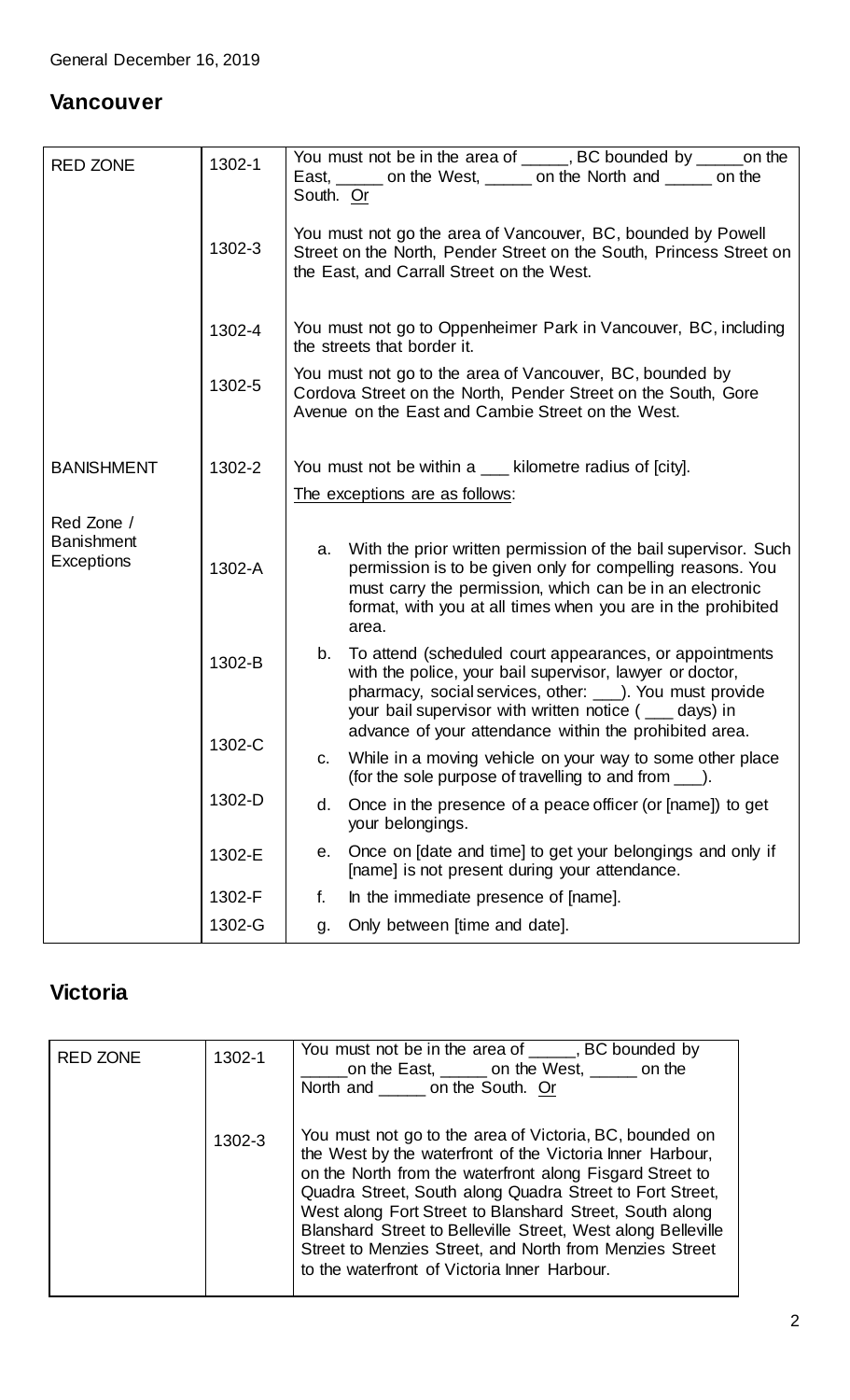| <b>BANISHMENT</b>               | 1302-4 | You must not be within a one block radius of 700, 800,<br>900 and 1000 block of Pandora Avenue, in Victoria, BC.                                                                                                                                                                                              |  |  |  |
|---------------------------------|--------|---------------------------------------------------------------------------------------------------------------------------------------------------------------------------------------------------------------------------------------------------------------------------------------------------------------|--|--|--|
|                                 | 1302-5 | You must not go to the area of Victoria, BC, bounded by<br>David Street, Bridge Street and Gorge Road on the North,<br>Bay Street on the South, Pleasant Street on the West and<br>Government Street on the East.                                                                                             |  |  |  |
|                                 | 1302-2 | You must not be within a ____ kilometre radius of [city].                                                                                                                                                                                                                                                     |  |  |  |
| Red Zone /                      |        | The exceptions are as follows:                                                                                                                                                                                                                                                                                |  |  |  |
| <b>Banishment</b><br>Exceptions | 1302-A | h. With the prior written permission of the bail supervisor.<br>Such permission is to be given only for compelling<br>reasons. You must carry the permission, which can be<br>in an electronic format, with you at all times when you<br>are in the prohibited area                                           |  |  |  |
|                                 | 1302-B | To attend (scheduled court appearances, or<br>i.<br>appointments with the police, your bail supervisor,<br>lawyer or doctor, pharmacy, social services, other:<br>). You must provide your bail supervisor with<br>written notice $($ ____ days) in advance of your<br>attendance within the prohibited area. |  |  |  |
|                                 | 1302-C | While in a moving vehicle on your way to some other<br>j.<br>place (for the sole purpose of travelling to and from                                                                                                                                                                                            |  |  |  |
|                                 | 1302-D | Once in the presence of a peace officer (or [name]) to<br>k.<br>get your belongings.                                                                                                                                                                                                                          |  |  |  |
|                                 | 1302-E | I.<br>Once on [date and time] to get your belongings and<br>only if [name] is not present during your attendance.                                                                                                                                                                                             |  |  |  |
|                                 | 1302-F | In the immediate presence of [name].<br>m.                                                                                                                                                                                                                                                                    |  |  |  |
|                                 | 1302-G | Only between [time and date].<br>n.                                                                                                                                                                                                                                                                           |  |  |  |

## <span id="page-2-0"></span>**Surrey**

| <b>RED ZONE</b>   | 1302-1 | You must not be in the area of _____, BC bounded by<br>on the East, on the West, on the<br>North and ______ on the South. Or                                                                                                                            |
|-------------------|--------|---------------------------------------------------------------------------------------------------------------------------------------------------------------------------------------------------------------------------------------------------------|
|                   | 1302-3 | You must not be in the area of Surrey, BC, bounded by<br>104th Avenue on the South, 108th Avenue on the North,<br>University Drive on the West and Whalley Boulevard on<br>the East.                                                                    |
|                   | 1302-4 | You must not be in the area of Surrey, BC, known as the<br>Surrey strip, bounded by 108th Avenue on the North,<br>105A Avenue on the South, King George Boulevard on<br>the East, and University Drive on the West, including all<br>adjacent laneways. |
| <b>BANISHMENT</b> | 1302-2 | You must not be within a ___ kilometre radius of [city].                                                                                                                                                                                                |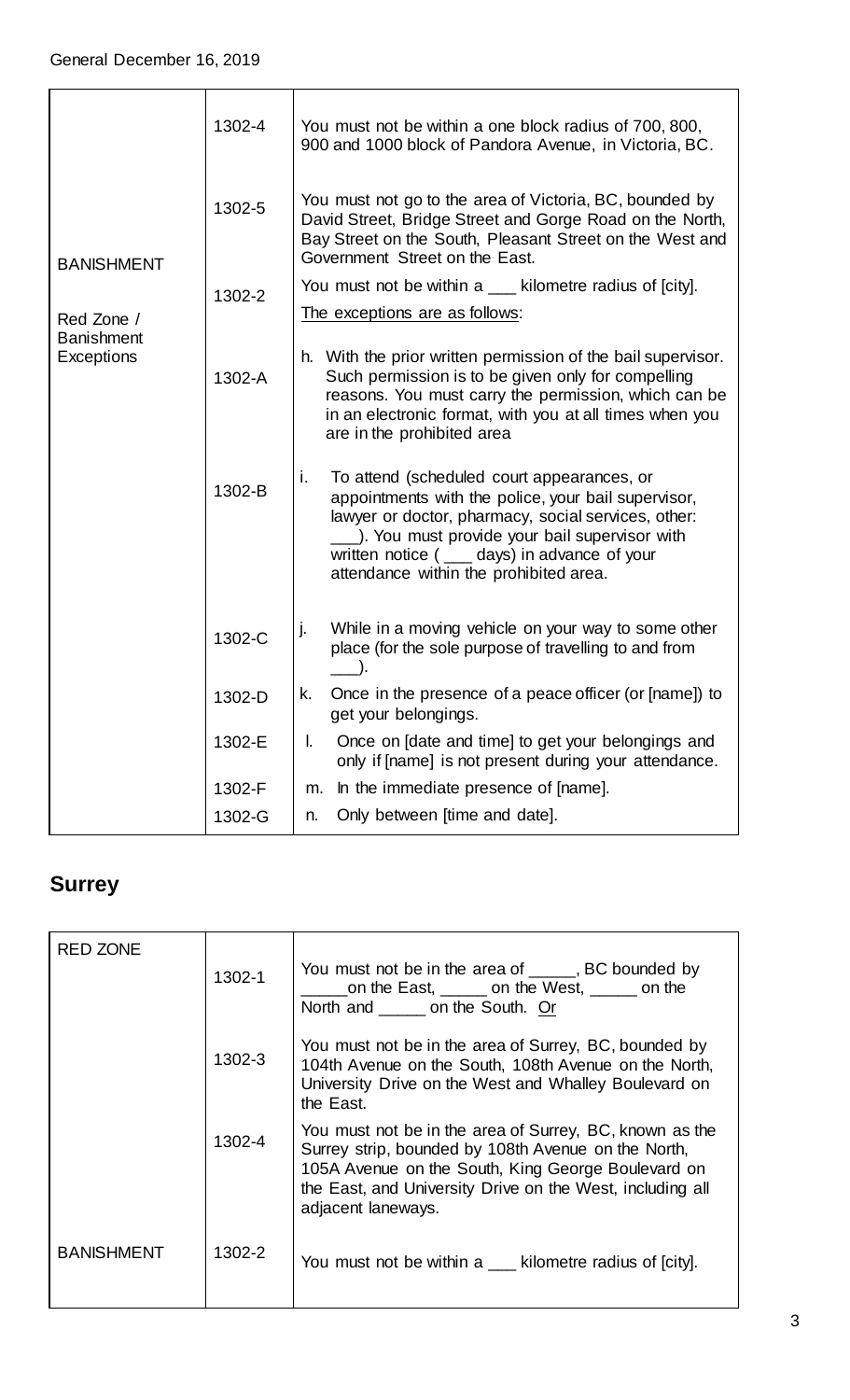|                                               |        | The exceptions are as follows:                                                                                                                                                                                                                                                                              |  |  |
|-----------------------------------------------|--------|-------------------------------------------------------------------------------------------------------------------------------------------------------------------------------------------------------------------------------------------------------------------------------------------------------------|--|--|
| Red Zone /<br><b>Banishment</b><br>Exceptions | 1302-A | a. With the prior written permission of the bail supervisor.<br>Such permission is to be given only for compelling<br>reasons. You must carry the permission, which can be<br>in an electronic format, with you at all times when you<br>are in the prohibited area                                         |  |  |
|                                               | 1302-B | To attend (scheduled court appearances, or<br>b.<br>appointments with the police, your bail supervisor,<br>lawyer or doctor, pharmacy, social services, other:<br>_). You must provide your bail supervisor with<br>written notice ( ___ days) in advance of your<br>attendance within the prohibited area. |  |  |
|                                               | 1302-C | c. While in a moving vehicle on your way to some<br>other place (for the sole purpose of travelling to and<br>$from$ $)$ .                                                                                                                                                                                  |  |  |
|                                               | 1302-D | Once in the presence of a peace officer (or [name])<br>d.<br>to get your belongings.                                                                                                                                                                                                                        |  |  |
|                                               | 1302-E | Once on [date and time] to get your belongings<br>e.<br>and only if [name] is not present during your<br>attendance.                                                                                                                                                                                        |  |  |
|                                               | 1302-F | In the immediate presence of [name].<br>f.                                                                                                                                                                                                                                                                  |  |  |
|                                               | 1302-G | Only between [time and date].<br>g.                                                                                                                                                                                                                                                                         |  |  |

#### <span id="page-3-0"></span>**Kelowna**

| <b>RED ZONE</b>                 | 1302-1 | You must not be in the area of _____, BC bounded by<br>on the East, on the West, on the<br>North and on the South. Or                                                                                                                                                                                     |  |  |
|---------------------------------|--------|-----------------------------------------------------------------------------------------------------------------------------------------------------------------------------------------------------------------------------------------------------------------------------------------------------------|--|--|
|                                 | 1302-3 | You must not go to the area of Kelowna, BC, bounded by<br>Ethel Street on the East, Okanagan Lakeshore on the<br>West, Doyle and Stockwell Avenues on the North and<br>Lake, Marshall and Rowcliffe Avenues on the South.                                                                                 |  |  |
|                                 | 1302-4 | You must not go to the area of Kelowna, BC, bounded by<br>Bertram Street on the East, Abbott Street on the West,<br>Lawrence Avenue on the North, and Harvey Avenue on<br>the South.                                                                                                                      |  |  |
| <b>BANISHMENT</b>               | 1302-2 | You must not be within a ___ kilometre radius of [city].                                                                                                                                                                                                                                                  |  |  |
| Red Zone /                      |        | The exceptions are as follows:                                                                                                                                                                                                                                                                            |  |  |
| <b>Banishment</b><br>Exceptions | 1302-A | a. With the prior written permission of the bail supervisor.<br>Such permission is to be given only for compelling<br>reasons. You must carry the permission, which can be<br>in an electronic format, with you at all times when you<br>are in the prohibited area                                       |  |  |
|                                 | 1302-B | b. To attend (scheduled court appearances, or<br>appointments with the police, your bail supervisor,<br>lawyer or doctor, pharmacy, social services, other:<br>_). You must provide your bail supervisor with<br>written notice ( ____ days) in advance of your<br>attendance within the prohibited area. |  |  |
|                                 |        |                                                                                                                                                                                                                                                                                                           |  |  |